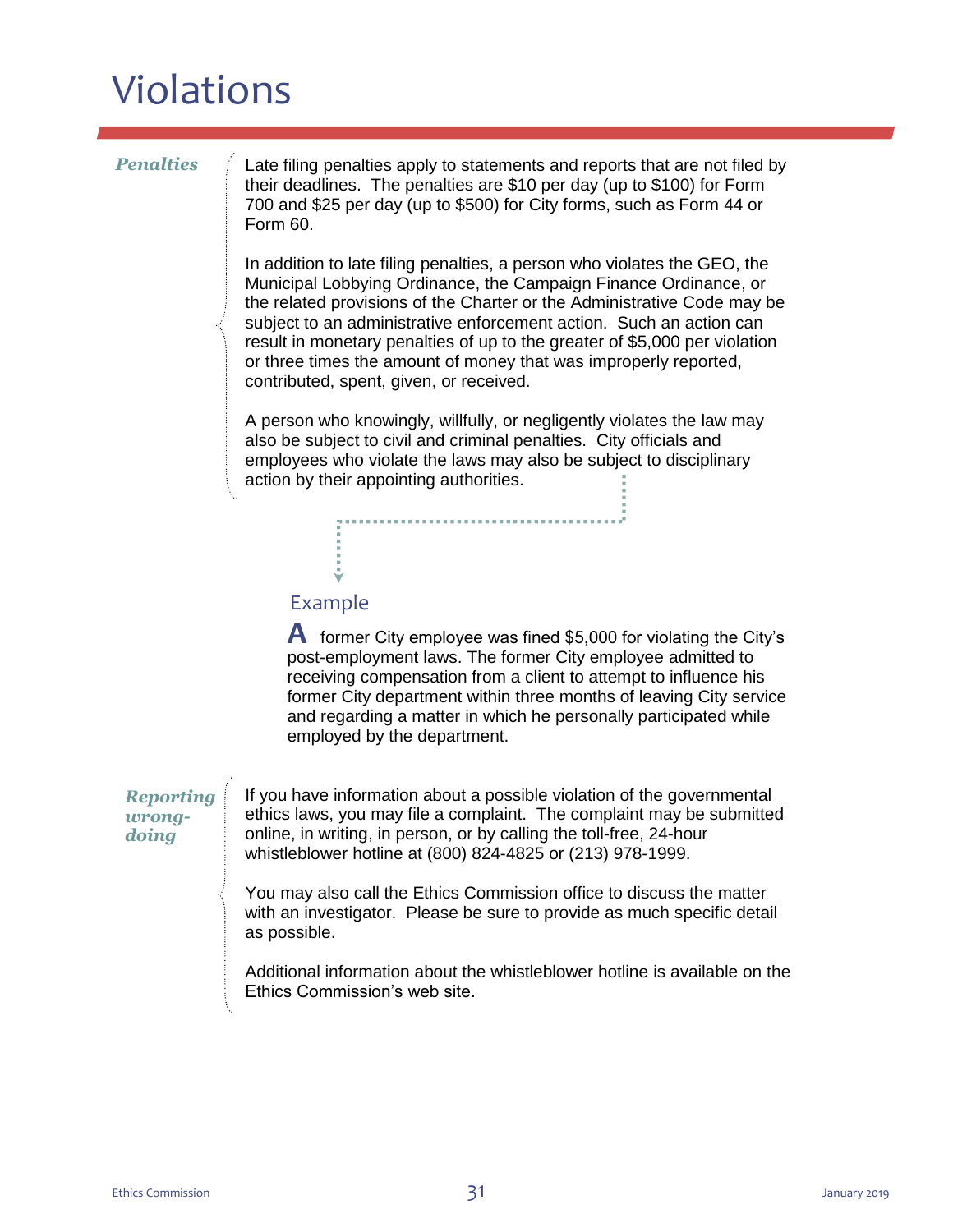# Conclusion

*This handbook provides a general overview, to help you comply with City and state governmental ethics laws. It does not include all of the details specified in the law. Applying the law to your specific circumstances often requires analysis by the Ethics Commission or the City Attorney's office.* 

| <b>Ethics</b><br><b>Commission</b><br>advice                                                                                                                                                                                                                                                                                                                                                                                                                                                                                        | Questions regarding the City's governmental ethics laws should be<br>directed to the Ethics Commission. We are happy to help by answering<br>general questions or providing situation-specific advice:                                                                                                                                                                                                                                                                                                                                                                                                                                                                                                                 |
|-------------------------------------------------------------------------------------------------------------------------------------------------------------------------------------------------------------------------------------------------------------------------------------------------------------------------------------------------------------------------------------------------------------------------------------------------------------------------------------------------------------------------------------|------------------------------------------------------------------------------------------------------------------------------------------------------------------------------------------------------------------------------------------------------------------------------------------------------------------------------------------------------------------------------------------------------------------------------------------------------------------------------------------------------------------------------------------------------------------------------------------------------------------------------------------------------------------------------------------------------------------------|
|                                                                                                                                                                                                                                                                                                                                                                                                                                                                                                                                     | . Informal advice can be provided during regular business hours.<br>Informal advice is kept confidential to the extent required by law but<br>does not provide immunity in enforcement actions.                                                                                                                                                                                                                                                                                                                                                                                                                                                                                                                        |
| $\label{eq:recon} \begin{split} \mathcal{L}_{\text{intra}}(\mathcal{L}_{\text{intra}}(\mathcal{L}_{\text{outtra}}(\mathcal{L}_{\text{outtra}}(\mathcal{L}_{\text{outtra}}(\mathcal{L}_{\text{outtra}}(\mathcal{L}_{\text{outtra}}(\mathcal{L}_{\text{outtra}}(\mathcal{L}_{\text{outtra}}(\mathcal{L}_{\text{outtra}}(\mathcal{L}_{\text{outtra}}(\mathcal{L}_{\text{outtra}}(\mathcal{L}_{\text{outtra}}(\mathcal{L}_{\text{outtra}}(\mathcal{L}_{\text{outtra}}(\mathcal{L}_{\text{outtra}}(\mathcal{L}_{\text{outtra}}(\mathcal$ | • Formal advice must be requested in writing, is based on specific<br>facts about your circumstances, and must be requested before you<br>take any action. The Ethics Commission has 21 days to respond<br>after all required information has been provided. Formal advice<br>letters are public records and are posted on the Ethics<br>Commission's web site. If you receive formal advice and act in<br>good faith on that advice, you are immune from administrative<br>enforcement actions by the Ethics Commission. Immunity applies<br>only to the person on whose behalf the advice was requested, the<br>specific facts identified in the letter, and the law in effect at the time<br>the letter was issued. |
|                                                                                                                                                                                                                                                                                                                                                                                                                                                                                                                                     | Contact information for the Ethics Commission is provided on page 2.                                                                                                                                                                                                                                                                                                                                                                                                                                                                                                                                                                                                                                                   |
| <b>City</b><br><b>Attorney</b><br>advice                                                                                                                                                                                                                                                                                                                                                                                                                                                                                            | Questions regarding the following should be directed to the City<br>Attorney's office:                                                                                                                                                                                                                                                                                                                                                                                                                                                                                                                                                                                                                                 |
|                                                                                                                                                                                                                                                                                                                                                                                                                                                                                                                                     | • Conflicts of interests.<br>• Ralph M. Brown Act (California's "open meeting" law).<br>• Mass mailings at public expense.<br>• Misuse of public funds.                                                                                                                                                                                                                                                                                                                                                                                                                                                                                                                                                                |
|                                                                                                                                                                                                                                                                                                                                                                                                                                                                                                                                     | Contact information for the City Attorney's office is as follows:                                                                                                                                                                                                                                                                                                                                                                                                                                                                                                                                                                                                                                                      |
|                                                                                                                                                                                                                                                                                                                                                                                                                                                                                                                                     | James K. Hahn City Hall East<br>200 North Main Street, 8th Floor<br>Los Angeles, CA 90012                                                                                                                                                                                                                                                                                                                                                                                                                                                                                                                                                                                                                              |
|                                                                                                                                                                                                                                                                                                                                                                                                                                                                                                                                     | Tel: (213) 978-7100<br>Fax: (213) 978-8250<br>lacityattorney.org                                                                                                                                                                                                                                                                                                                                                                                                                                                                                                                                                                                                                                                       |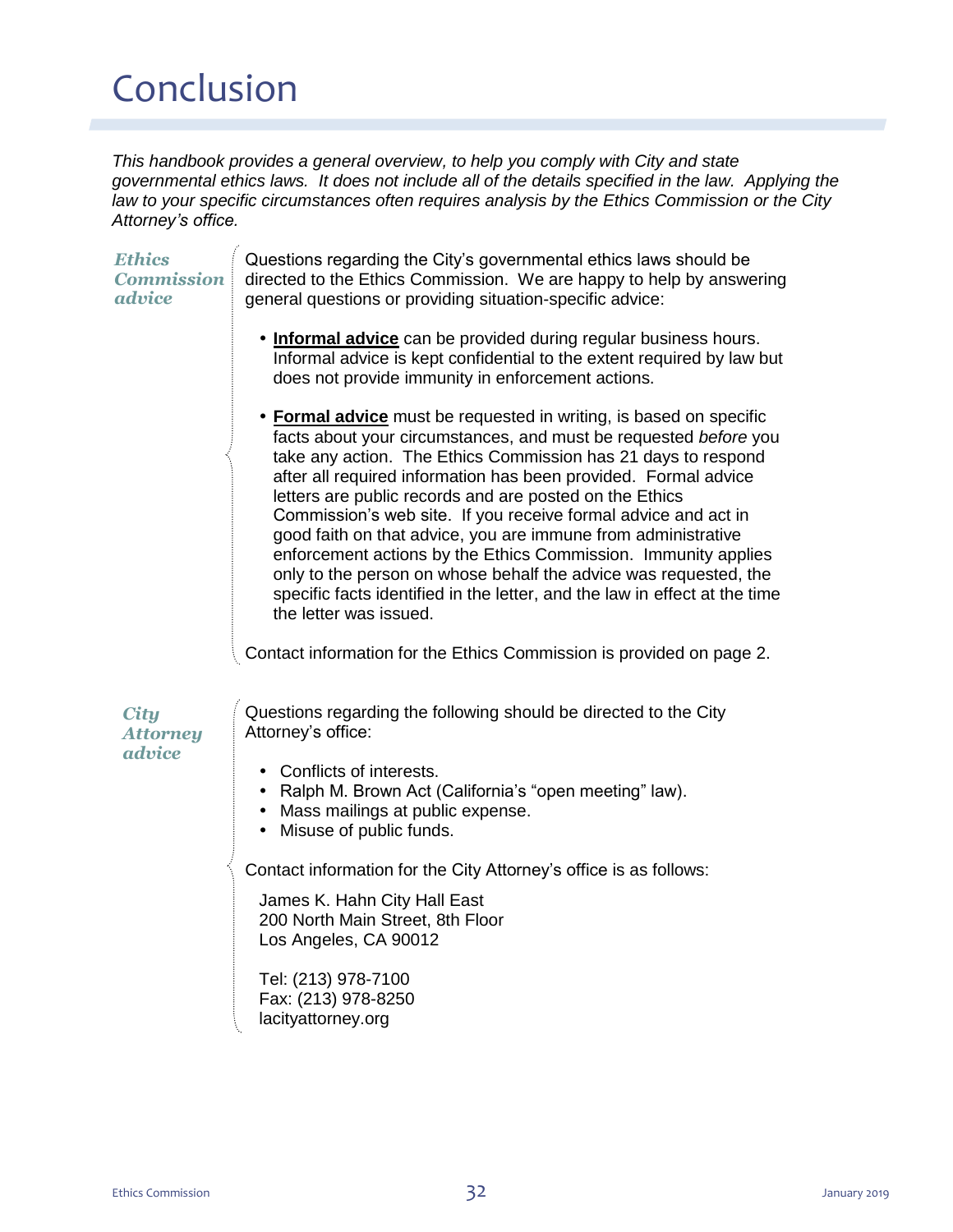## Appendix I: Gift Guide for City Officials